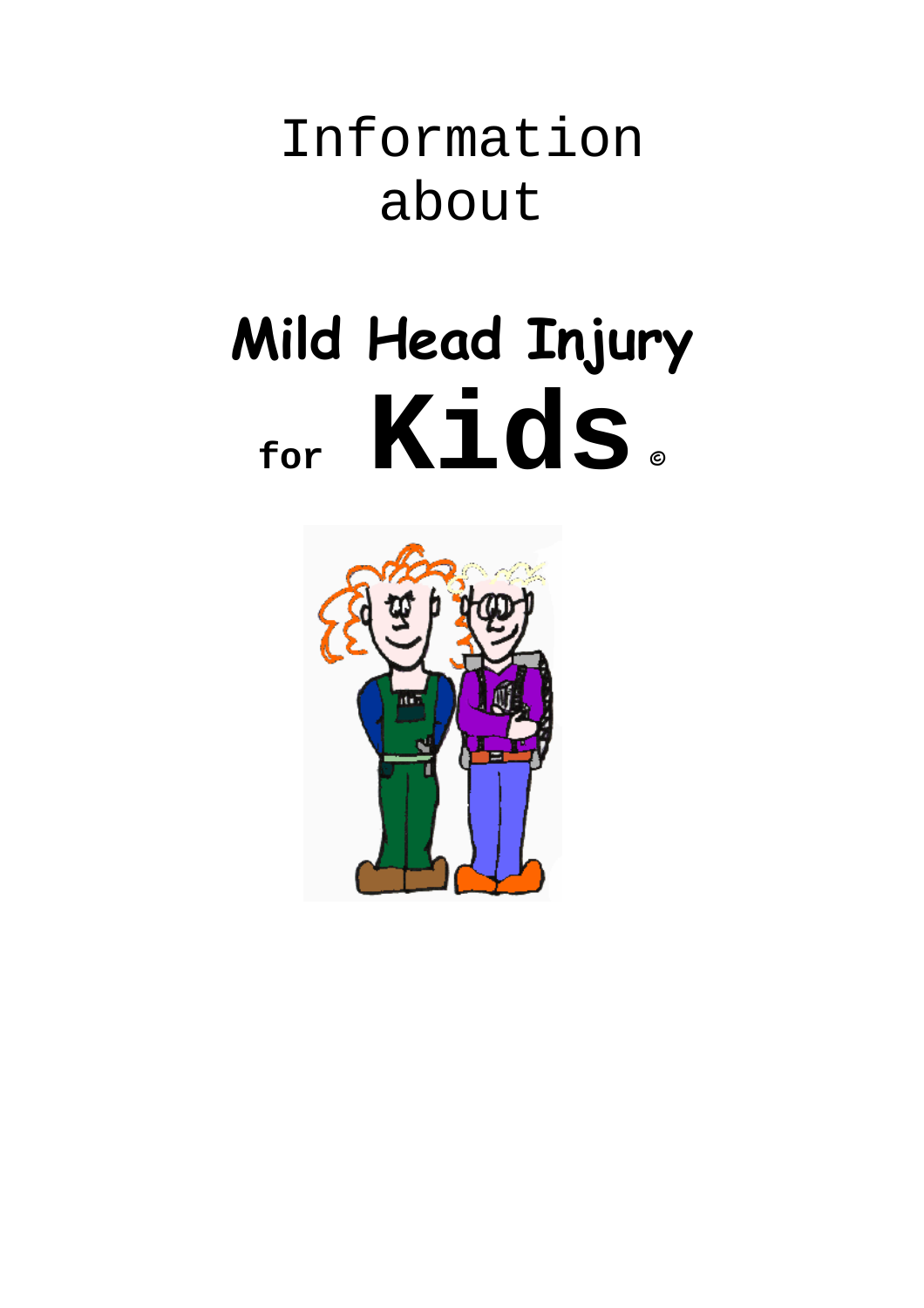This booklet is dedicated to the late Dorothy Gronwall O.B.E.

This booklet has been produced following a research study into mild head injury, funded by the Victorian Ministerial Implementation Committee on Head Injury.

#### **Contributors:**

Ms Catherine Willmott Associate Professor Jennie Ponsford\* Ms Robyn Nelms Ms Carolyn Curran Bethesda Rehabilitation Centre, Epworth Hospital & \*Monash University Roslyn Barnard, North Coast Head Injury Service Associate Professor Peter Cameron Department of Emergency Medicine, Alfred Hospital

Thanks to Rachel Nelms for the illustrations

The booklet was adapted from one written by Dr Dorothy Gronwall & Dr Phillip Wrightson Auckland Hospital, New Zealand. Their assistance is gratefully acknowledged. The authors also wish to acknowledge the generous support of the Jack Brockhoff Foundation and Victorian Department of Human Services in providing funds for the production of this booklet.

© This booklet should not be reproduced or used for any other purpose without permission.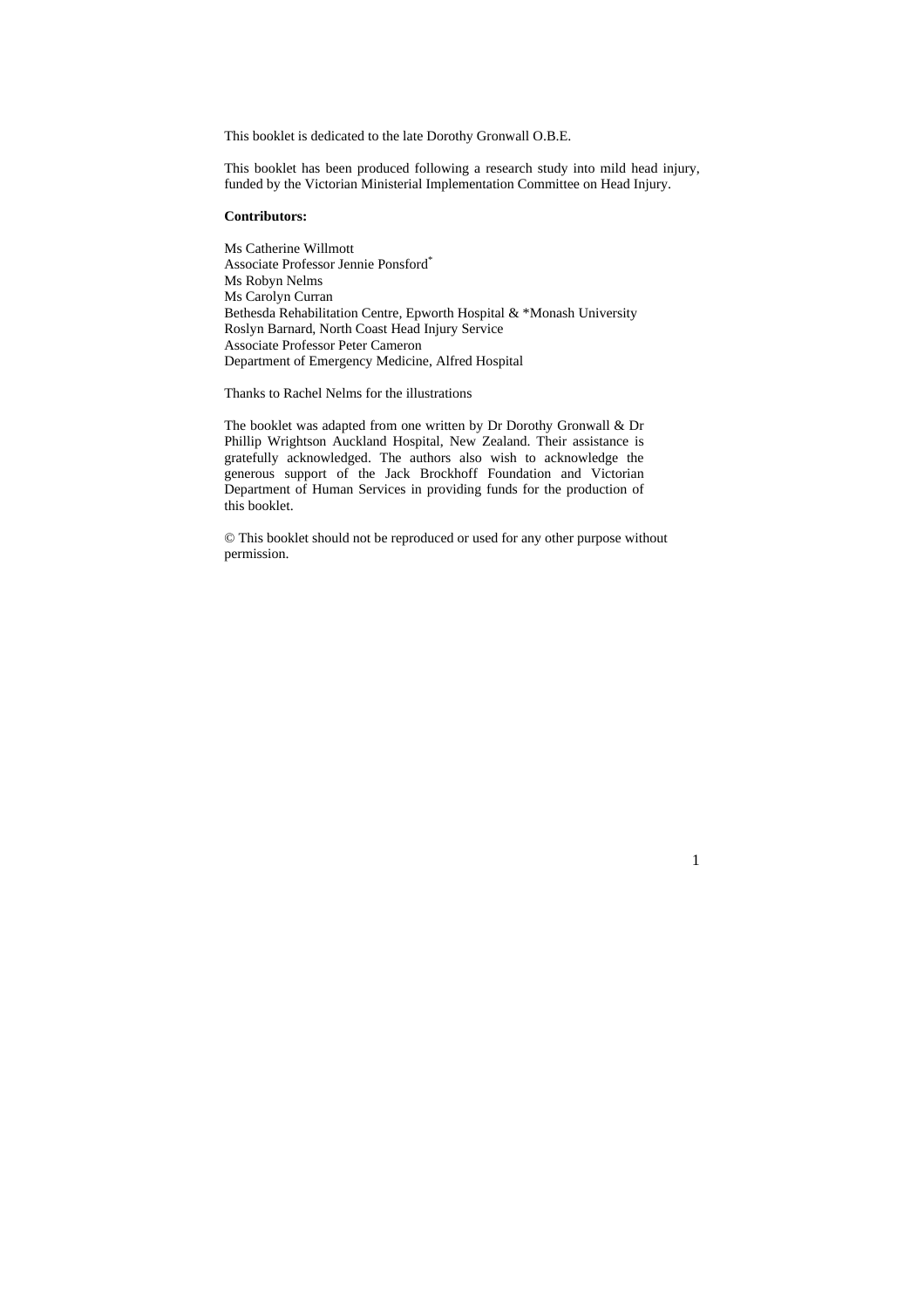#### **Mild Head Injury - What happened to you**

You have had a big bump on the head or you were knocked out and brought into the Emergency Department of the hospital or to the doctor's surgery. Another name for being knocked out is concussion, or mild head injury.



2

A mild head injury can happen from

a bang on the head which either makes you lose consciousness, or makes you dizzy. It usually takes a few days for the brain to get better. Until then your brain might feel "sleepy". Things that you do may be a bit harder for a while.

Even remembering things that happen can be hard. You were probably asked what you remembered before and after the accident. This is because everyone who has a head injury has a memory gap. The gap stretches from a short time before you were knocked out, to some time afterwards. You will probably never be able to remember this time.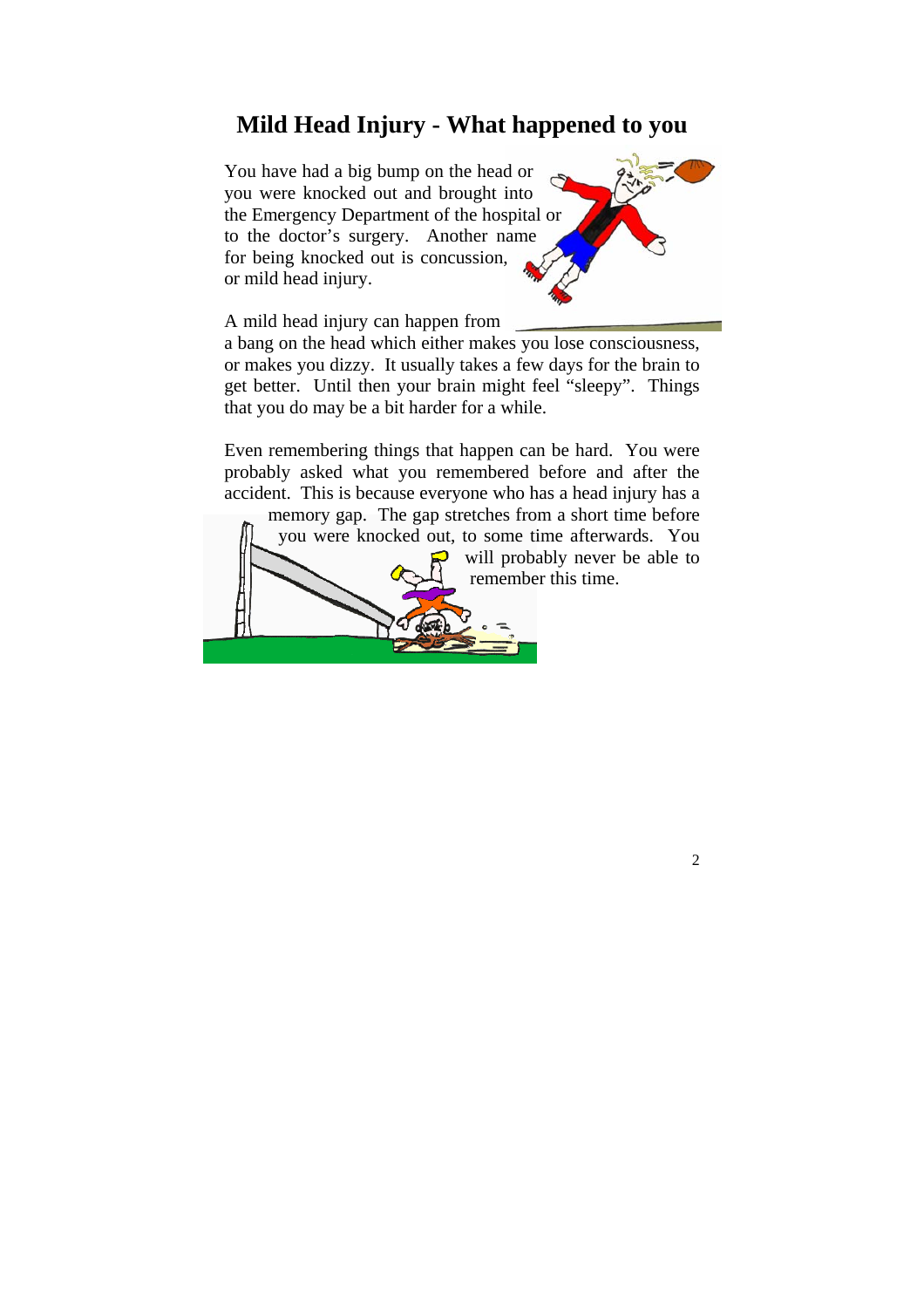#### **How do you feel?**

Some people have a sore head and get a bit dizzy. They can get really tired and be slow to think. It can be hard to remember things. These problems don't last long.

Other people, like Mum or Dad or your teacher may think you're OK, so tell them if you feel bad.

#### **For Parents**

*After your child's injury, it is wise to be alert for signs that he or she is not recovering well, and to seek medical advice concerning this. On the back page of this booklet we tell you some of the signs to look out for.*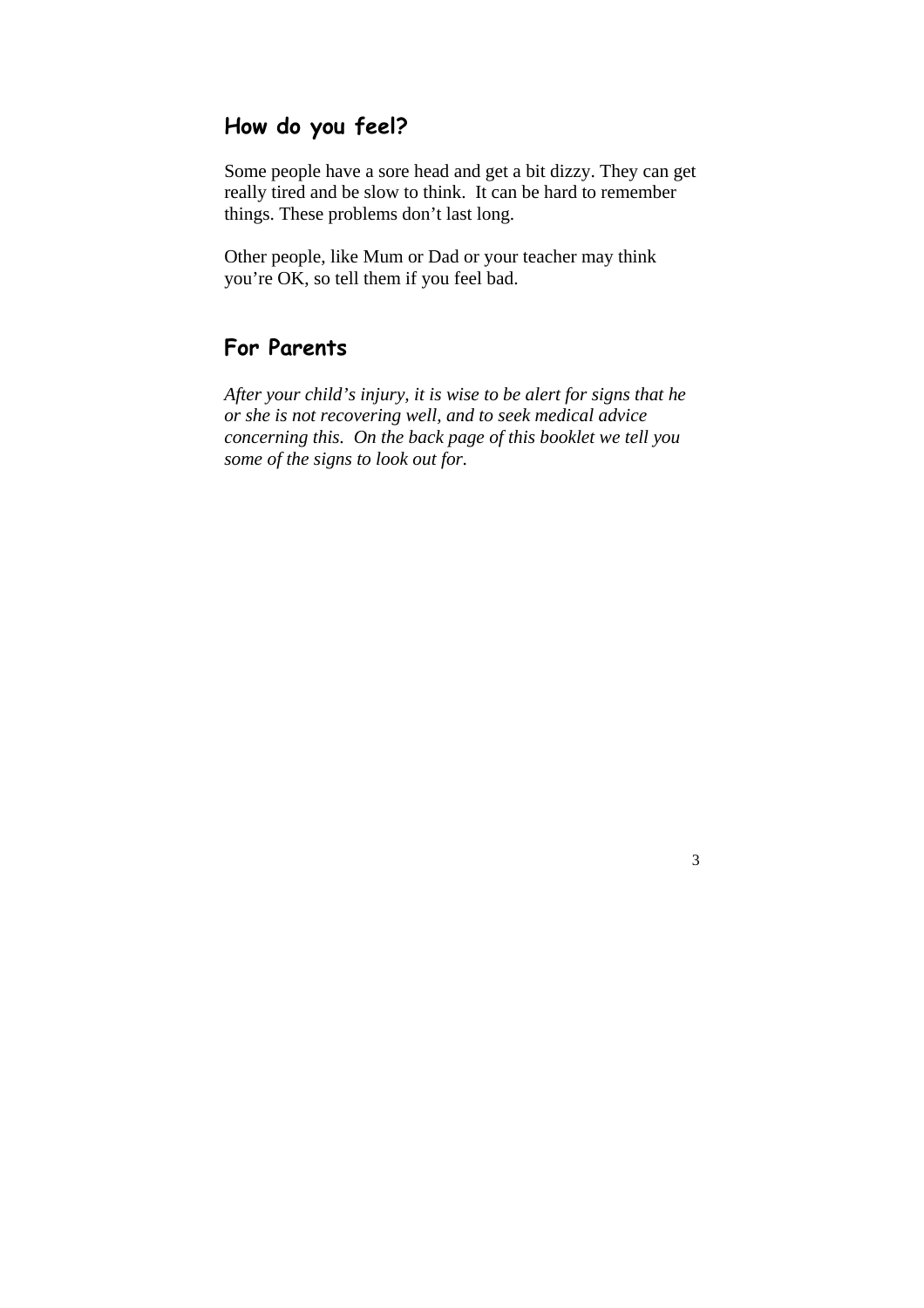**"My Head Hurts....."**

Your head might be sore for a few days. It helps to have a break from playing or doing homework, and to lie down in a quiet room if it hurts. If it gets really BAD, ask someone to take you to the doctor.



Sometimes people feel a bit dizzy or sick if they stand or sit up quickly. You probably won't be sick - it just feels like it. Try and do things a little bit slower.

You might also be clumsy and walk into walls or drop things.

Be careful if you are playing with pets or little kids who could get in your way.

**"I feel Dizzy....."**

# **"I'm so Tired......"**

If you feel sleepy, go to bed. Even if it is the middle of the day, it's OK to have a rest. Your brain needs more sleep to help it get better.

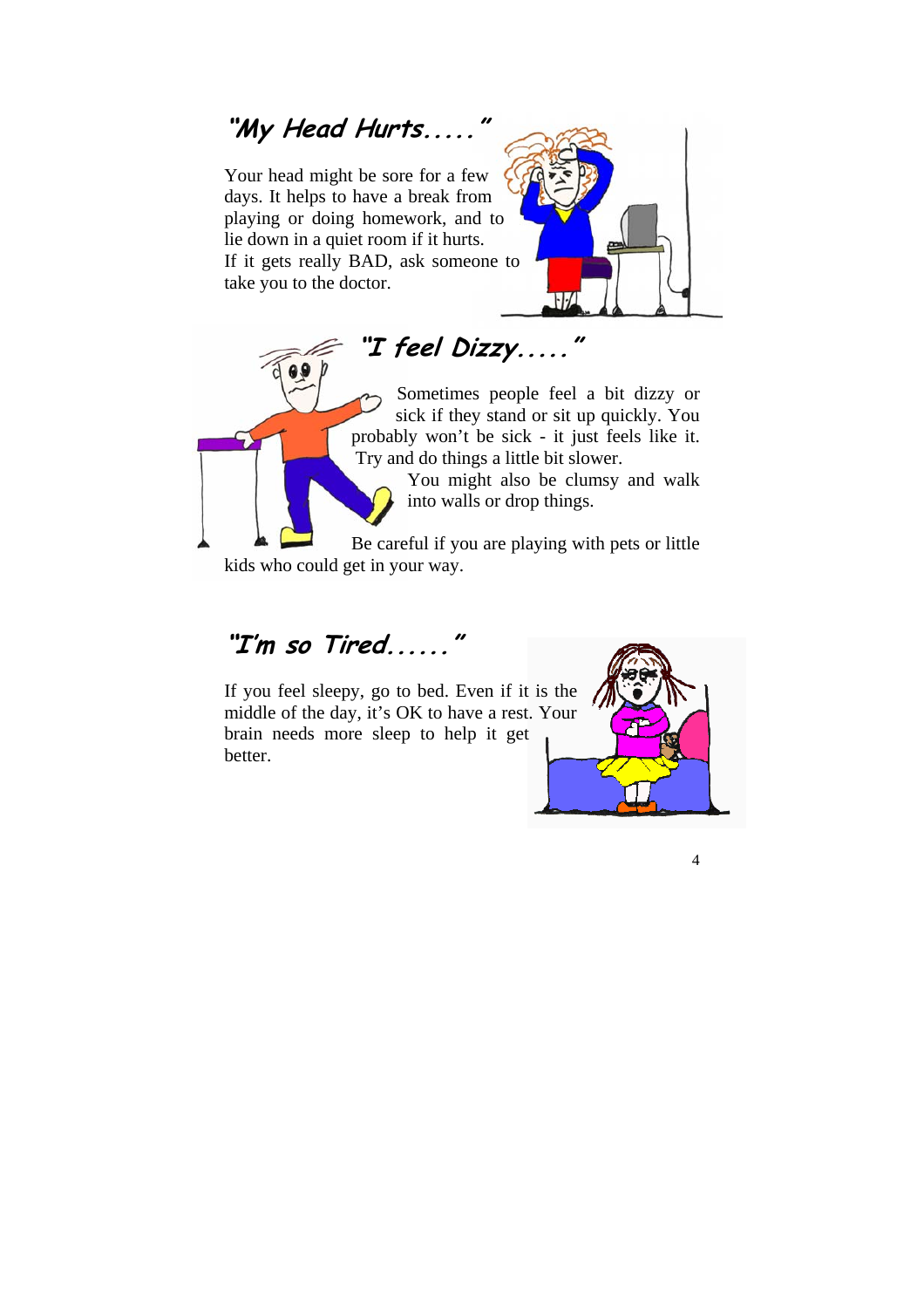**"I can't Concentrate so well....."** After a mild head injury, you might have trouble listening to the teacher in class, watching TV or playing games like Sony Playstation and Nintendo. This is because the "sleepy" brain can't concentrate as well. If you can't concentrate, take a break or change to another activity.

# **"I can't Remember so well....."**

Your sleepy brain may not be so good at remembering things after a knock on the head. Don't worry if you forget someone's name or can't remember what you saw on TV last night. Your memory will get better soon. In the meantime, get someone to draw or write down important things to remember. A checklist of things to take to or bring home from school can help so that you don't lose stuff.



# **Getting Angry**

You might find that you get more angry with your friends or family. This is because your "sleepy" brain controls how you feel, and it's not working so well. Some people find that just hanging out in their room on their own for a while helps, or getting away from the person you're mad at. Doing some exercise outside might help, as long as you don't get too tired.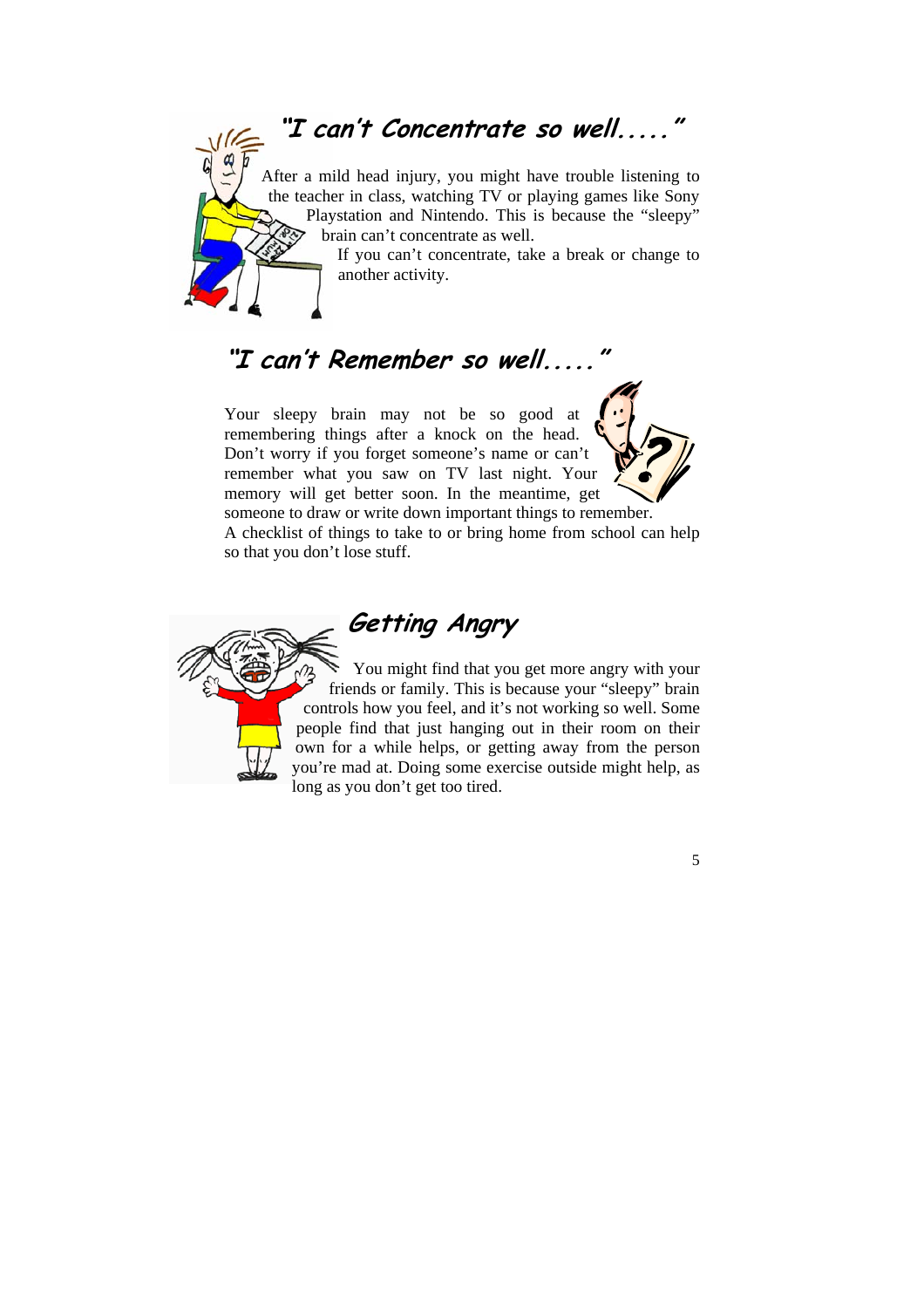### **Noise Problems**



When you don't want to see something you can close your eyes, but you can't close your ears. Often noises seem really loud after a mild head injury. The TV or your little brother crying, or the dog barking might sound way too loud. You could try turning down the TV or stereo, asking others to be quiet or go into a quieter room. Don't try and do something really tricky (like reading a book) if it is very noisy.

# **Eye Problems**

If lights seem really bright, it can help to turn them off. during the day or wear sunglasses outside.

Things can also look blurry or you can have double vision. This will get better soon.

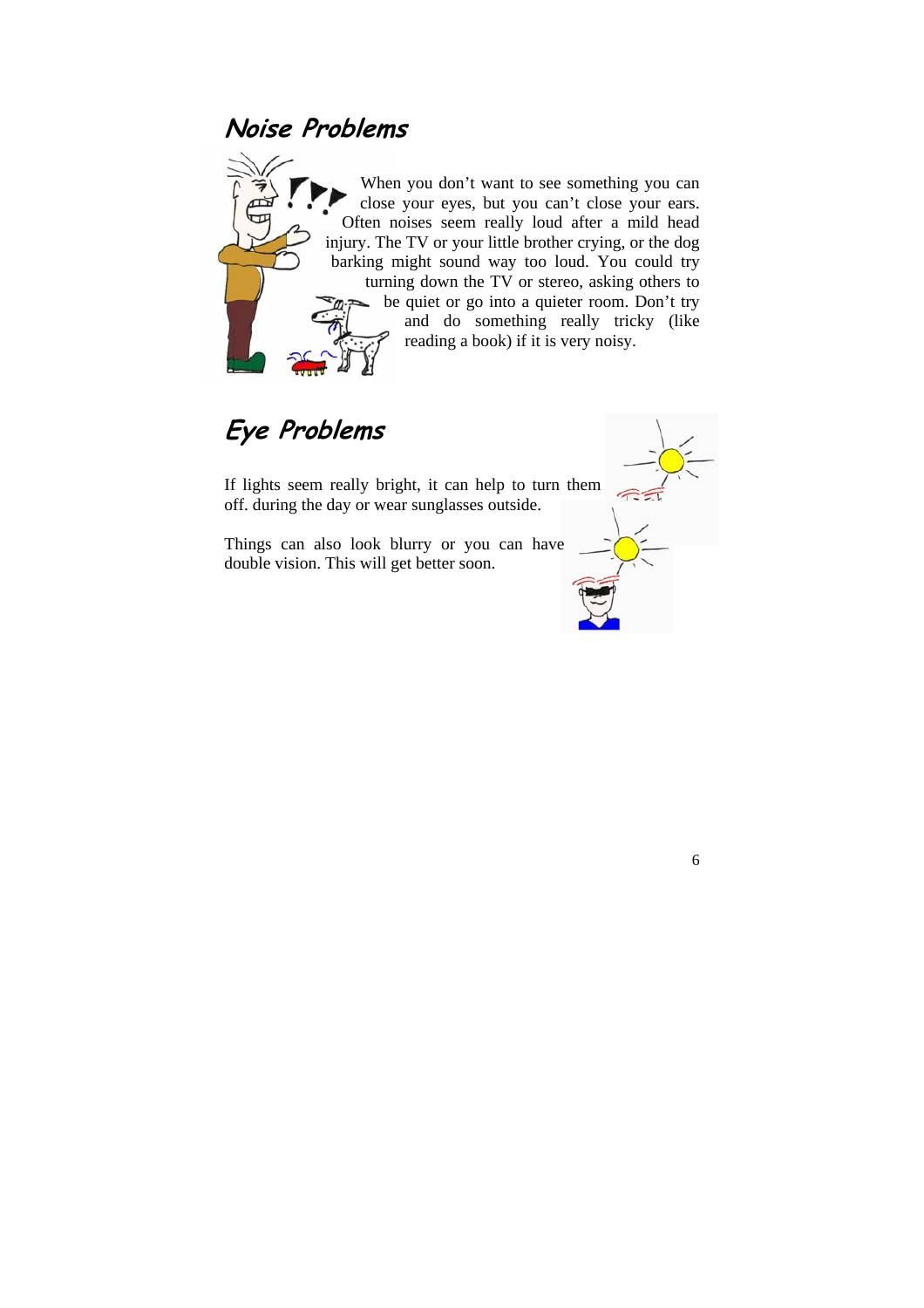## **What NOT to do**

#### *Do not stay in bed* until you are better. You don't need to stay in bed until you get better. You do need to sleep, but you also need to give your brain enough to do to help it get better.





#### *Games and Sport.*

Do not play any games or sport where you could get another bang on the head. Football, basketball and skateboarding are a bit risky for a few weeks. Let your sports club know you've had a head injury.

If you are riding a bike, make sure you wear a helmet. Other activities like swimming and tennis are OK.

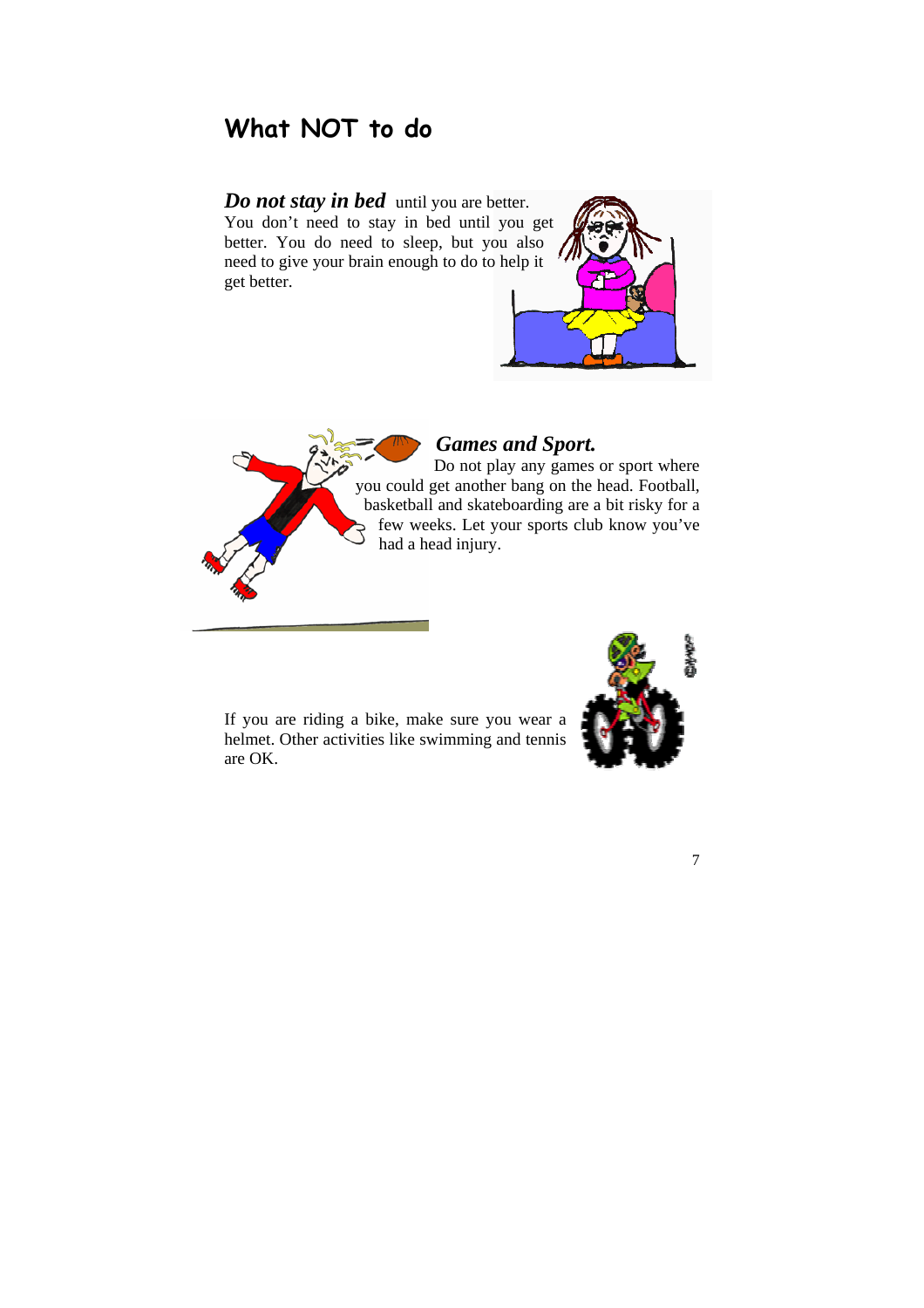### **Getting back to school**



Make sure your teachers know that you have had a mild head injury, so they can give you extra help. This could be more time to complete work, photocopies of notes on the board and not having to do tests straight away. If it all gets too much, take a few more days off and rest.

We think you'll make a good recovery within a week or so.



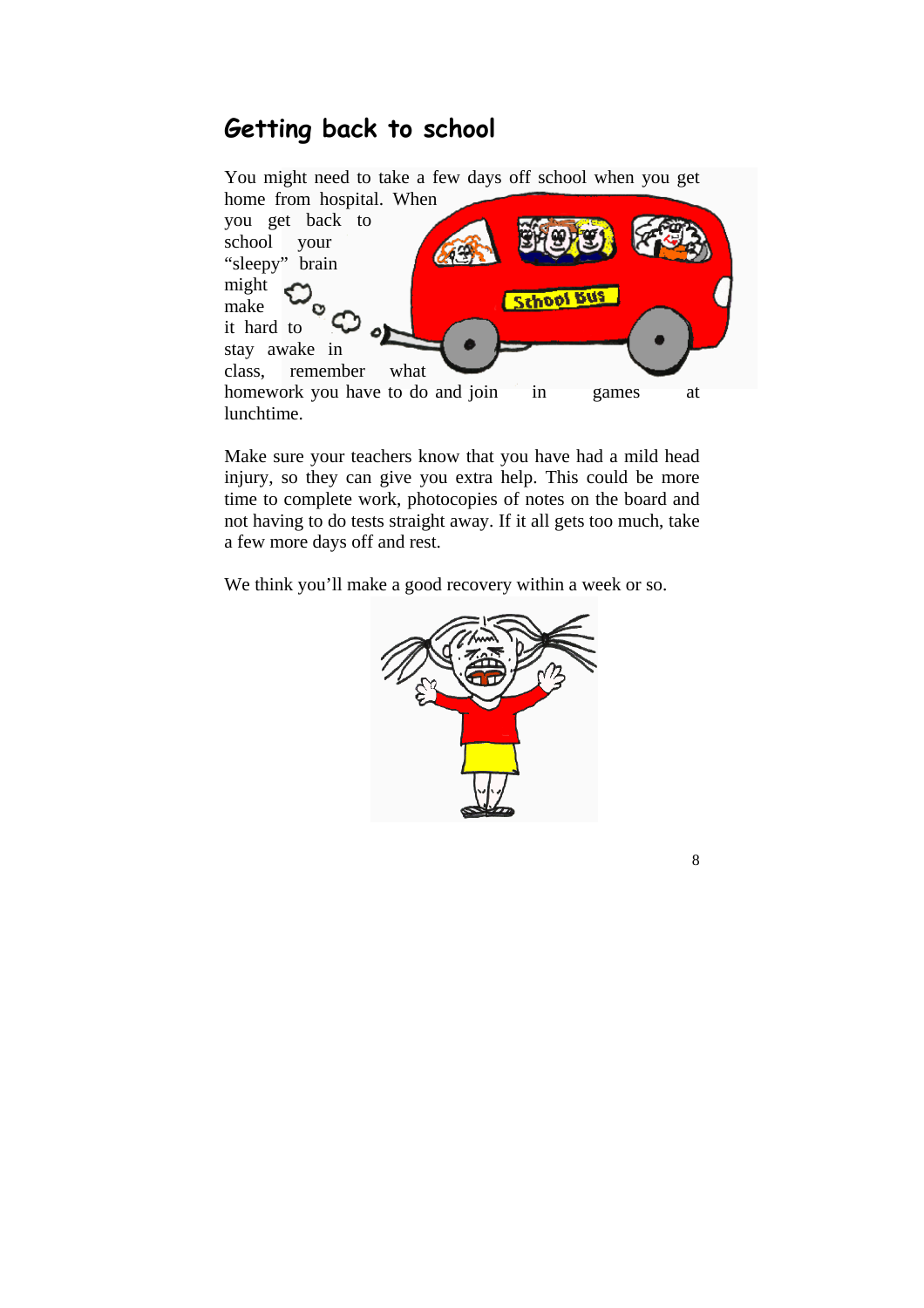# **Extra Help**

Most people make a good recovery, but sometimes people get a bit "stressed out" by what happened.

If you feel this way, ask Mum or Dad to take you back to see your doctor. There are lots of people who can help (for example, an occupational therapist or a neuropsychologist).

That's all

See You!